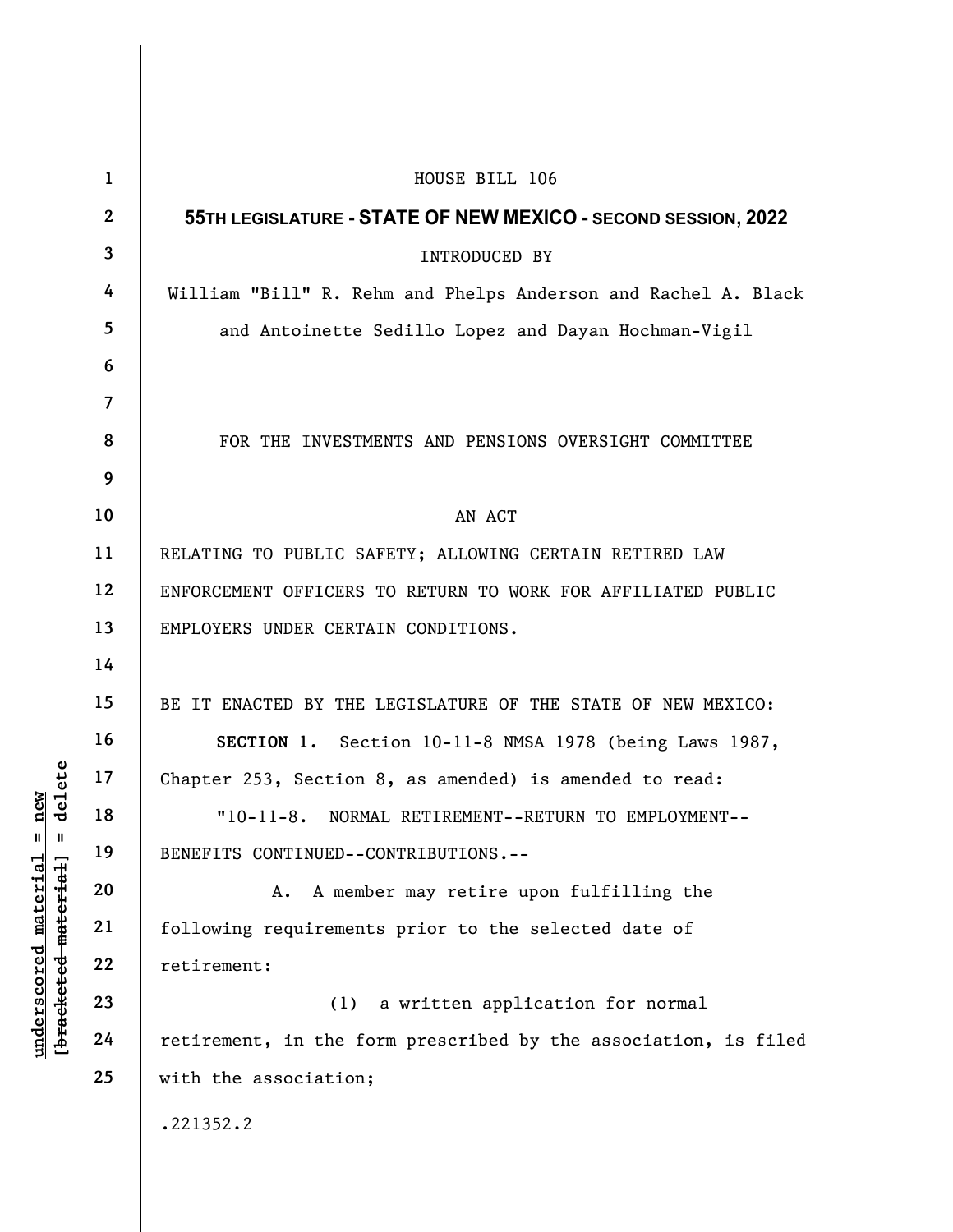underscored material = new [bracketed material] = delete 1 2 3 4 5 6 7 8 9 10 11 12 13 14 15 16 17 18 19 20 21 22 23 24 25 (2) employment is terminated with all employers covered by any state system or the educational retirement system; (3) the member selects an effective date of retirement that is the first day of a calendar month; and (4) the member meets the age and service credit requirement for normal retirement specified in the coverage plan applicable to the member. B. The amount of normal retirement pension is determined in accordance with the coverage plan applicable to the member. C. Except as provided in [Subsection] Subsections D and J of this section, on or after July 1, 2010, a retired member may be subsequently employed by an affiliated public employer only pursuant to the following provisions: (1) the retired member has not been employed as an employee of an affiliated public employer or retained as an independent contractor by the affiliated public employer from which the retired member retired for at least twelve consecutive months from the date of retirement to the commencement of subsequent employment or reemployment with an affiliated public employer; (2) the retired member's pension shall be suspended upon commencement of the subsequent employment; (3) except as provided in Subsection F of this .221352.2

 $- 2 -$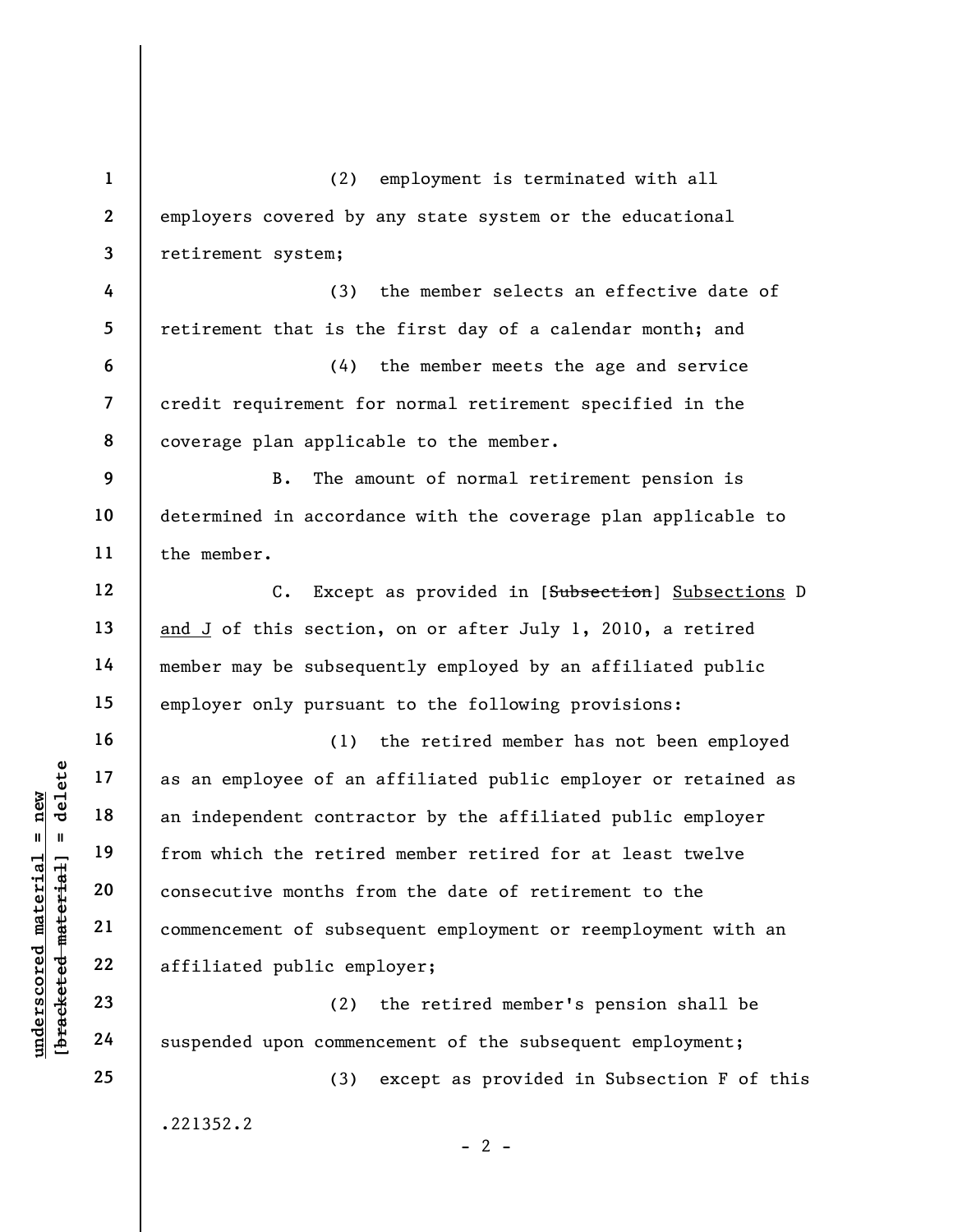underscored material = new [bracketed material] = delete 1 2 3 4 5 6 7 8 9 10 11 12 13 14 15 16 17 18 19 20 21 22 23 24 25 section, the retired member shall not become a member and shall not accrue service credit, and the retired member and that person's subsequent affiliated public employer shall not make contributions under any coverage plan pursuant to the Public Employees Retirement Act; and (4) upon termination of the subsequent employment, the retired member's pension shall resume in accordance with the provisions of Subsection A of this section. D. The provisions of Subsections C, G, [and] H and J of this section do not apply to: (1) a retired member employed by the legislature for legislative session work; (2) a retired member employed temporarily as a precinct board member for a municipal election or an election covered by the Election Code; or (3) a retired member who is elected to serve a term as an elected official in an office covered pursuant to the Public Employees Retirement Act; provided that: (a) the retired member files an irrevocable exemption from membership with the association within thirty days of taking office; and (b) the irrevocable exemption shall be for the elected official's term of office. E. A retired member who returns to employment during retirement pursuant to Subsection D of this section is .221352.2  $-3 -$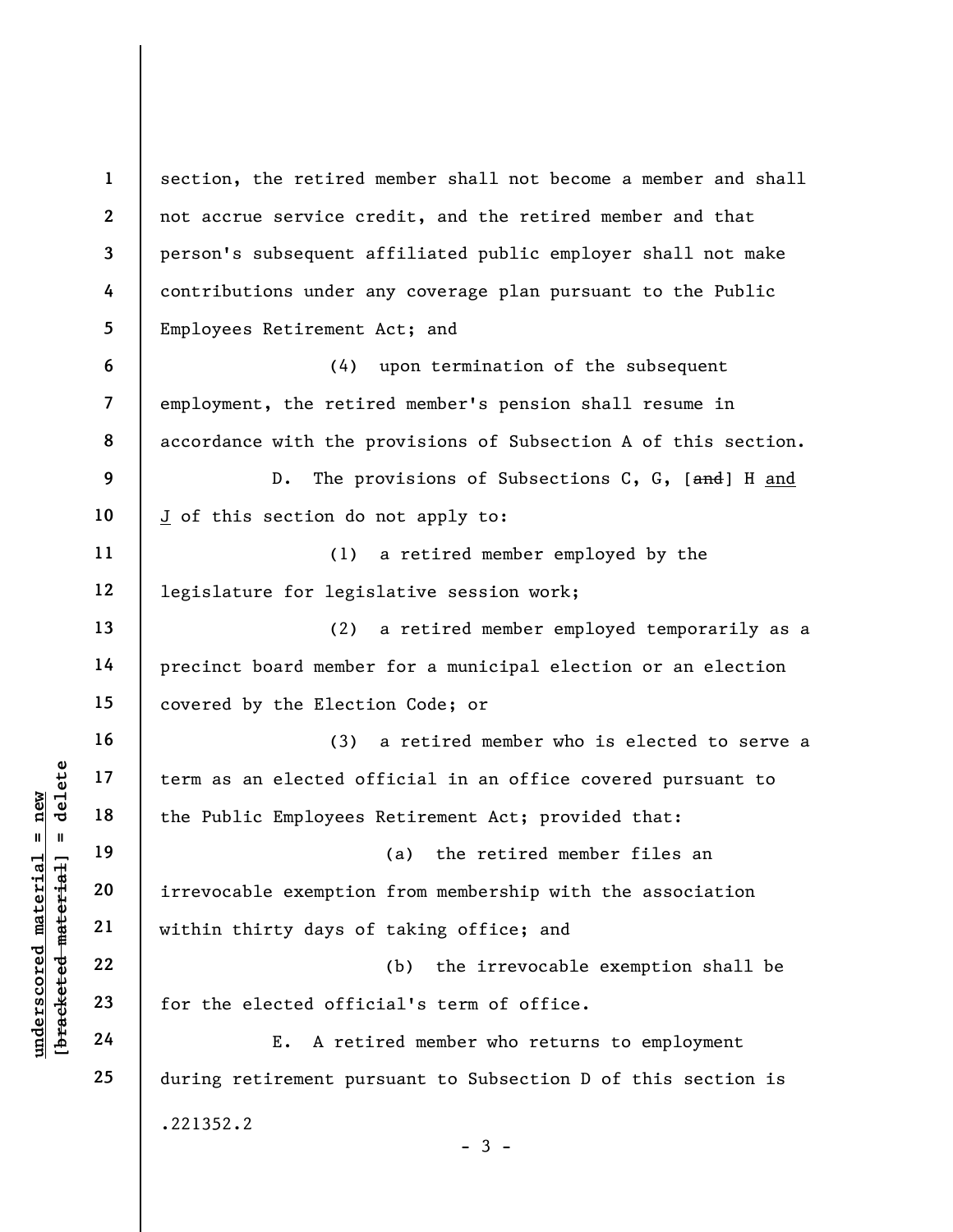entitled to receive retirement benefits but is not entitled to accrue service credit or to acquire or purchase service credit in the future for the period of the retired member's subsequent employment with an affiliated public employer.

5 6 7 8 F. At any time during a retired member's subsequent employment pursuant to Subsection C of this section, the retired member may elect to become a member and the following conditions shall apply:

9 10 11 12 13 (1) the previously retired member and the subsequent affiliated public employer shall make the required employee and employer contributions, and the previously retired member shall accrue service credit for the period of subsequent employment; and

(2) when the previously retired member terminates the subsequent employment with an affiliated public employer, the previously retired member shall retire according to the provisions of the Public Employees Retirement Act, subject to the following conditions:

(a) payment of the pension shall resume in accordance with the provisions of Subsection A of this section;

understand material material subject to the follow<br>
understand material subject to the follow<br>
understandent material section;<br>
22<br>
understand material section;<br>
22<br>
24<br>
the subsequent employ (b) unless the previously retired member accrued at least three years of service credit on account of the subsequent employment, the recalculation of pension shall: 1) employ the form of payment selected by the previously .221352.2

1

2

3

4

14

15

16

17

18

19

20

21

22

23

24

25

 $- 4 -$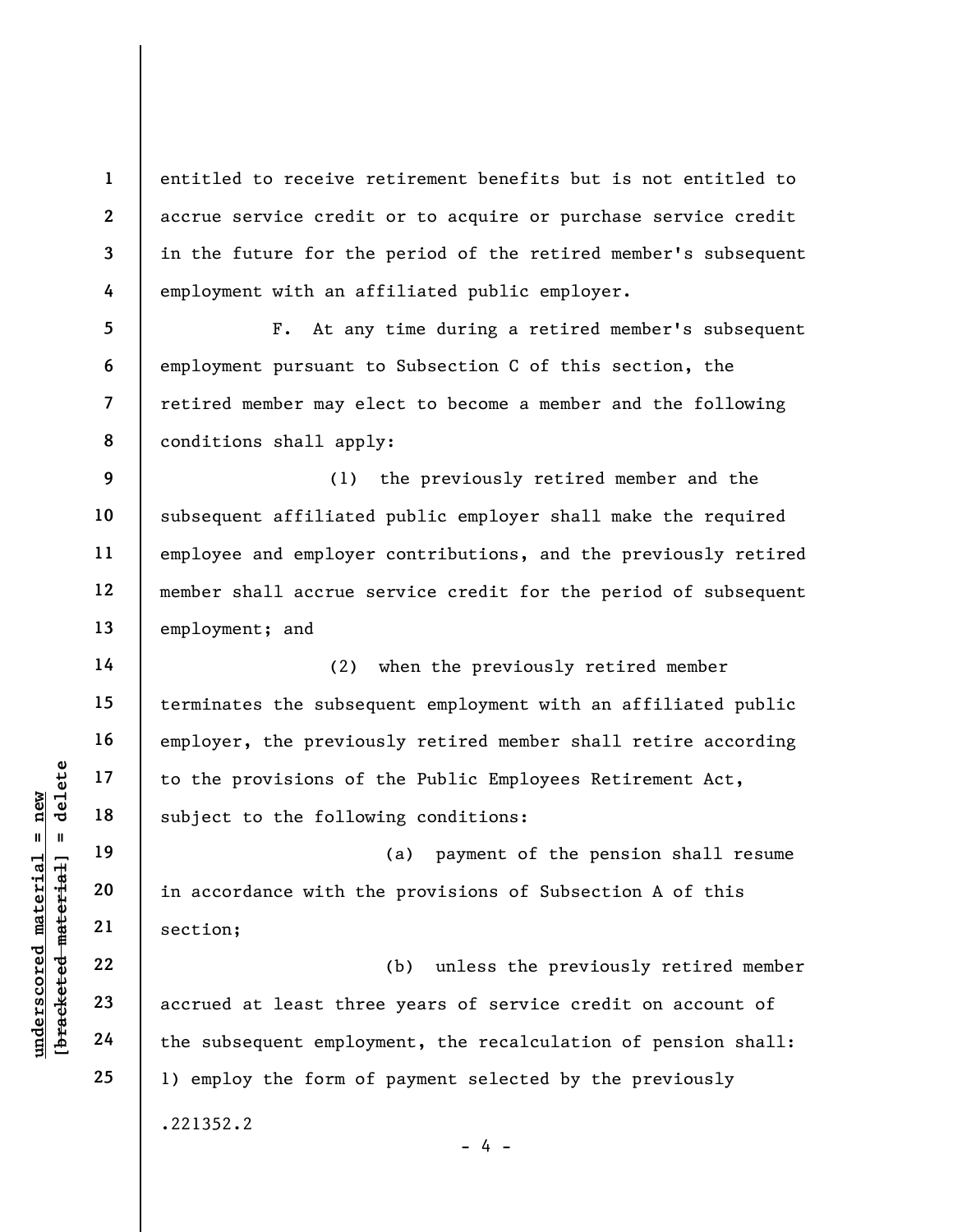underscored material material specific material and the specific material of the specific material control of the specific material control of the specific material control of the specific material control of the specific 1 2 3 4 5 6 7 8 9 10 11 12 13 14 15 16 17 18 19 20 21 22 23 24 25 retired member at the time of the first retirement; and 2) use the provisions of the coverage plan applicable to the member on the date of the first retirement; and (c) the recalculated pension shall not be less than the amount of the suspended pension. G. A retired member who returned to work with an affiliated public employer prior to July 1, 2010 shall be subject to the provisions of this section in effect on the date the retired member returned to work; provided that on and after July 1, 2010, the retired member shall pay the employee contribution in an amount specified in the Public Employees Retirement Act for the position in which the retired member is subsequently employed. H. Effective July 1, 2014, if a retired member who, subsequent to retirement, is employed and covered pursuant to the provisions of the Magistrate Retirement Act or Judicial Retirement Act, during the period of subsequent employment: (1) the member shall be entitled to receive retirement benefits; (2) the retired member's cost-of-living pension adjustment shall be suspended upon commencement of the employment; and (3) upon termination of the employment, the retired member's suspended cost-of-living pension adjustment shall be reinstated as provided under Section 10-11-118 NMSA

.221352.2

 $- 5 -$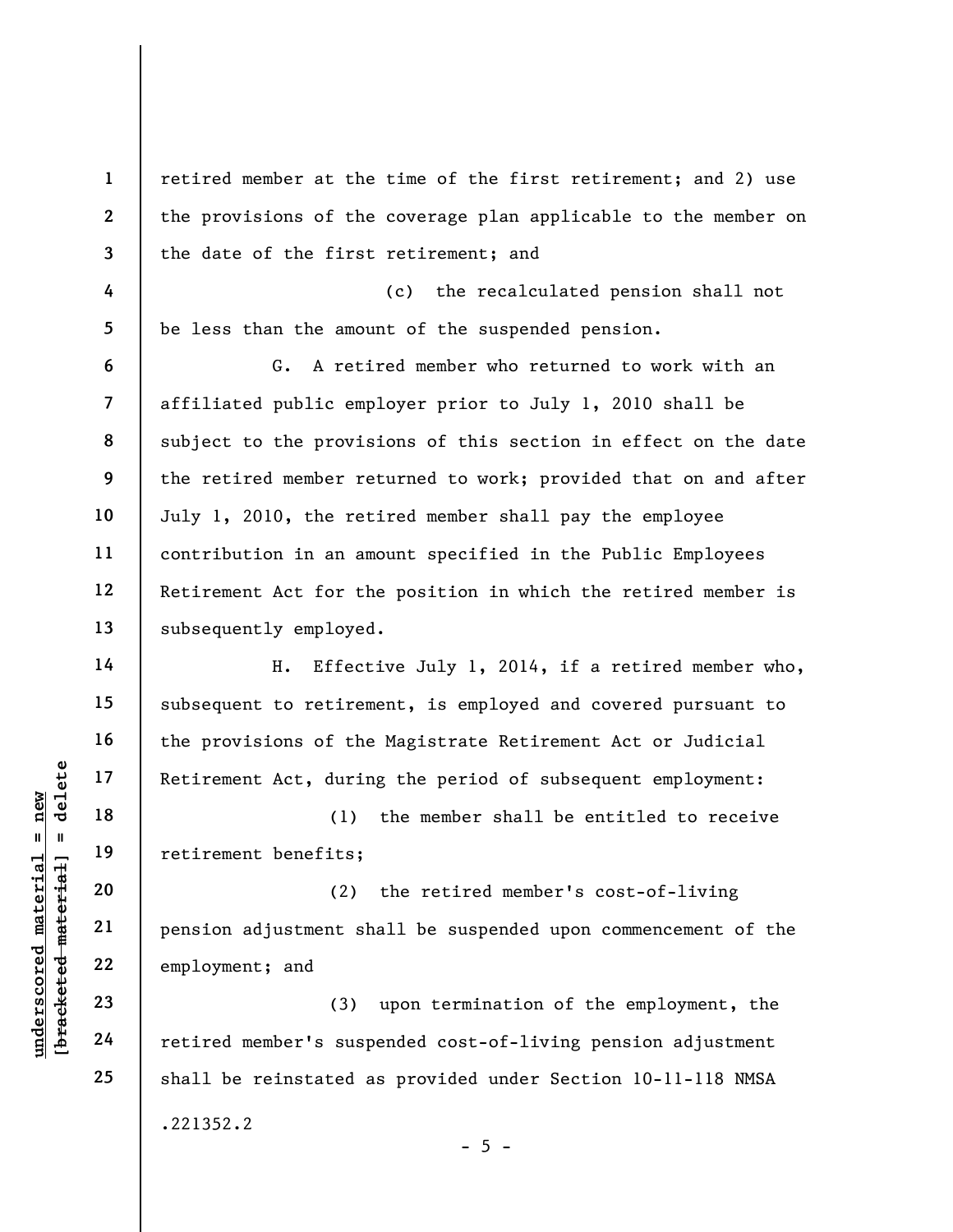1978.

1

2

3

4

I. The pension of a member who has earned service credit under more than one coverage plan shall be determined as follows:

5 6 7 8 9 (1) the pension of a member who has three or more years of service credit earned on or before June 30, 2013 under each of two or more coverage plans shall be determined in accordance with the coverage plan that produces the highest pension;

under the Coverage plants of a single material of an election by the<br>
material of an election by the<br>
public employer or a<br>
public employer or a<br>
application of a cove<br>
greater pension shall<br>
affiliated public employer<br>
23 10 11 12 13 14 15 16 17 18 19 20 21 22 23 24 25 (2) the pension of a member who has service credit earned on or before June 30, 2013 under two or more coverage plans but who has three or more years of service credit under only one of those coverage plans shall be determined in accordance with the coverage plan in which the member has three or more years of service credit. If the service credit is acquired under two different coverage plans applied to the same affiliated public employer as a consequence of an election by the members, adoption by the affiliated public employer or a change in the law that results in the application of a coverage plan with a greater pension, the greater pension shall be paid a member retiring from the affiliated public employer under which the change in coverage plan took place regardless of the amount of service credit under the coverage plan producing the greater pension; provided that the member has three or more years of continuous

.221352.2

 $- 6 -$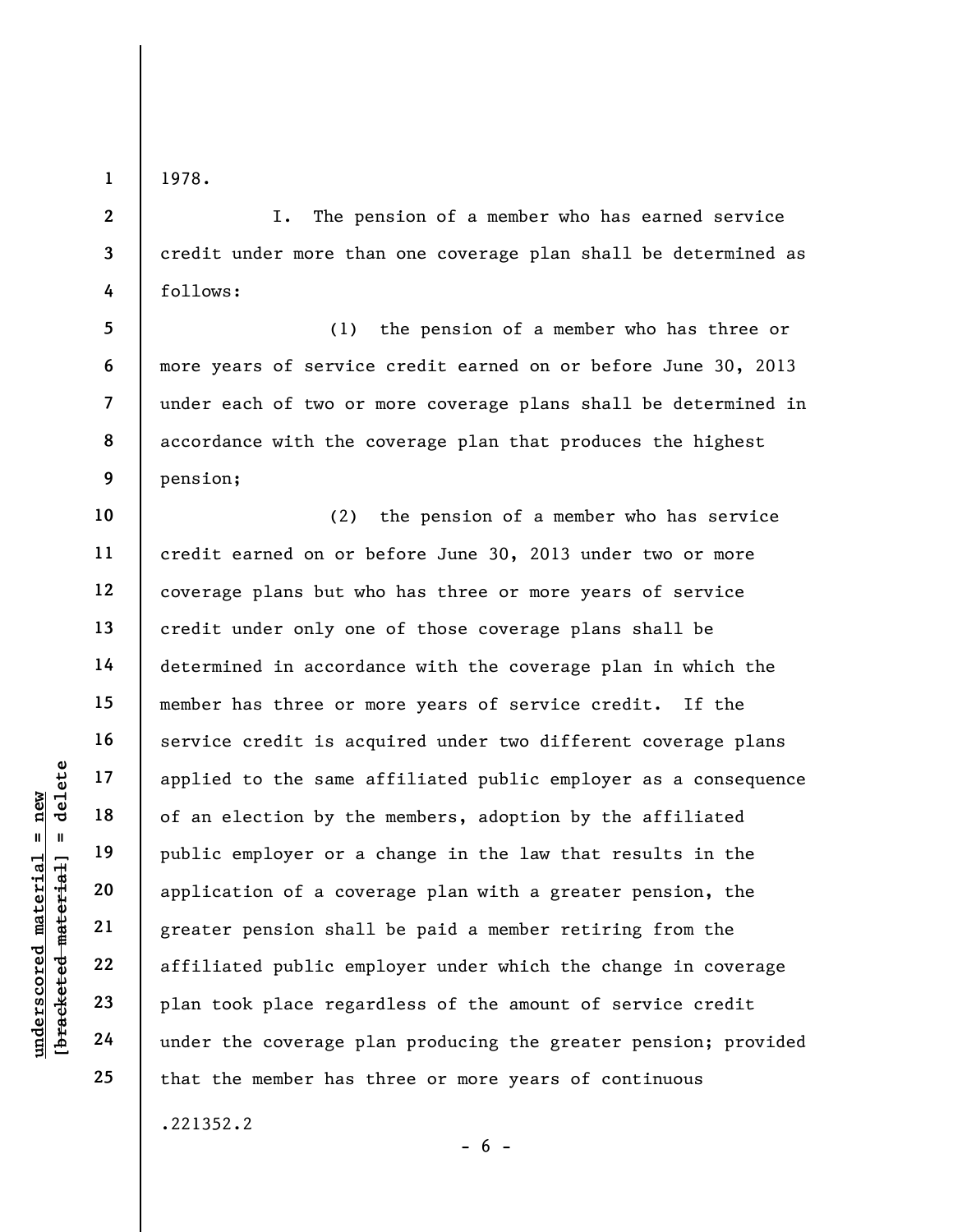underscored material = new [bracketed material] = delete 1 2 3 4 5 6 7 8 9 10 11 12 13 14 15 16 17 18 19 20 21 22 23 24 25 employment with that affiliated public employer immediately preceding or immediately preceding and immediately following the date the coverage plan changed; (3) the pension of a member who has service credit earned on or before June 30, 2013 under each of two or more coverage plans and who has service credit earned under any coverage plan on or after July 1, 2013 shall be equal to the sum of: (a) the pension attributable to the service credit earned on or before June 30, 2013 determined pursuant to Paragraph (1) or (2) of this subsection; and (b) the pension attributable to the service credit earned under each coverage plan on or after July 1, 2013; (4) the pension of a member who has service credit earned only on and after July 1, 2013 shall be equal to the sum of the pension attributable to the service credit the member has accrued under each coverage plan; and (5) the provisions of each coverage plan for the purpose of this subsection shall be those in effect at the time the member ceased to be covered by the coverage plan. "Service credit", for the purposes of this subsection, shall be only personal service rendered an affiliated public employer and credited to the member under the provisions of Subsection A of Section 10-11-4 NMSA 1978. Service credited under any other .221352.2

- 7 -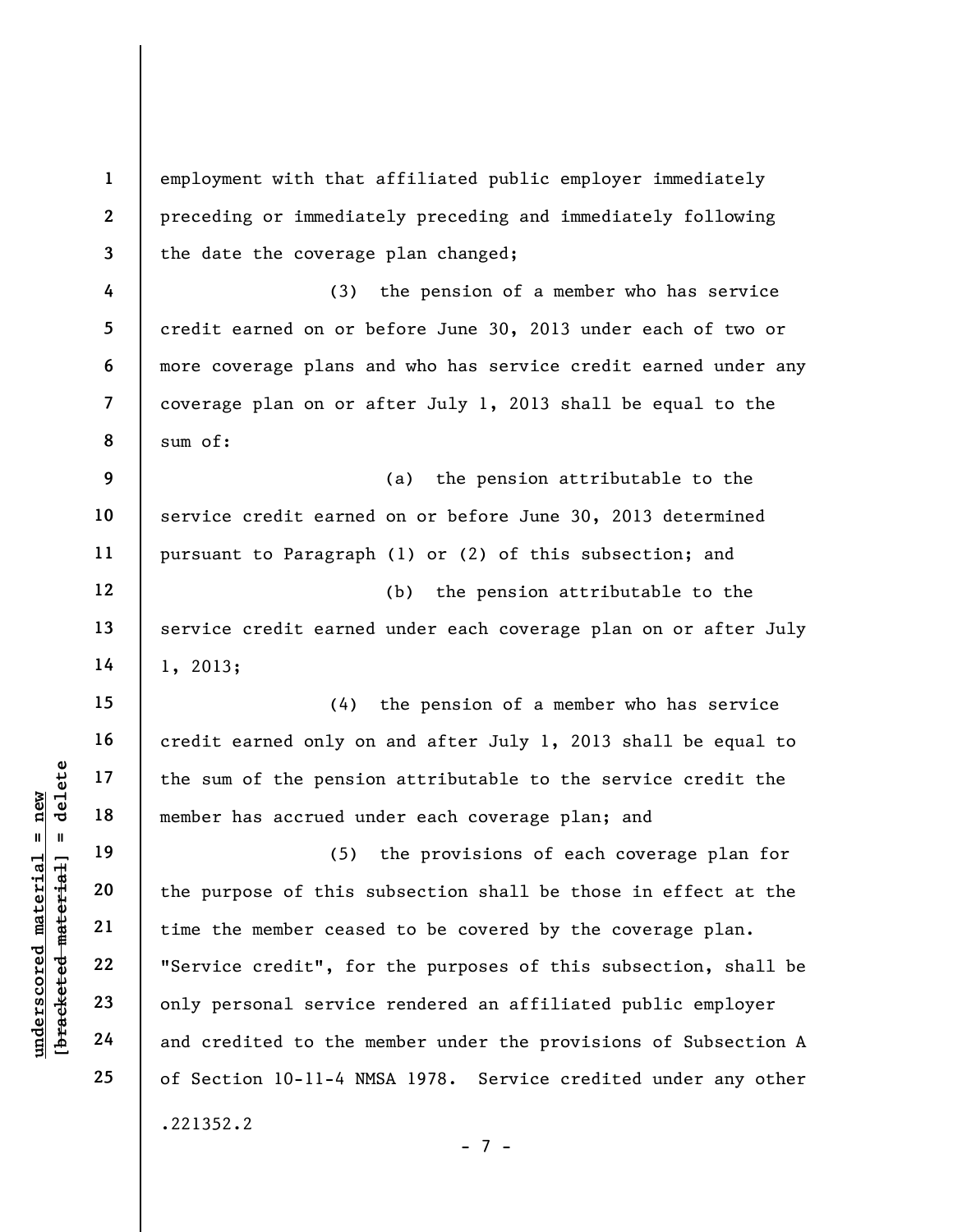underscored material = new [bracketed material] = delete 1 2 3 4 5 6 7 8 9 10 11 12 13 14 15 16 17 18 19 20 21 22 23 24 25 provision of the Public Employees Retirement Act shall not be used to satisfy the three-year service credit requirement of this subsection. J. Notwithstanding the provisions of any other subsection of this section, a certified law enforcement officer who has retired on or before December 31, 2021 under any municipal police member coverage plan or a certified law enforcement officer under the state police member, correctional officer member and probation and parole officer member coverage plan 1 may be subsequently employed as a certified law enforcement officer by an affiliated public employer if the retired member has not been employed as an employee of an affiliated public employer or retained as an independent contractor by the affiliated public employer from which the retired member retired for at least ninety consecutive days from the date of retirement to the commencement of subsequent employment or reemployment with an affiliated public employer; provided that the: (1) retired member's pension, including any cost-of-living adjustment, shall continue to be paid during the period of subsequent employment; (2) retired member shall not become a member during the period of subsequent employment; (3) retired member shall not accrue service credit for any portion of the period of subsequent employment; .221352.2

- 8 -